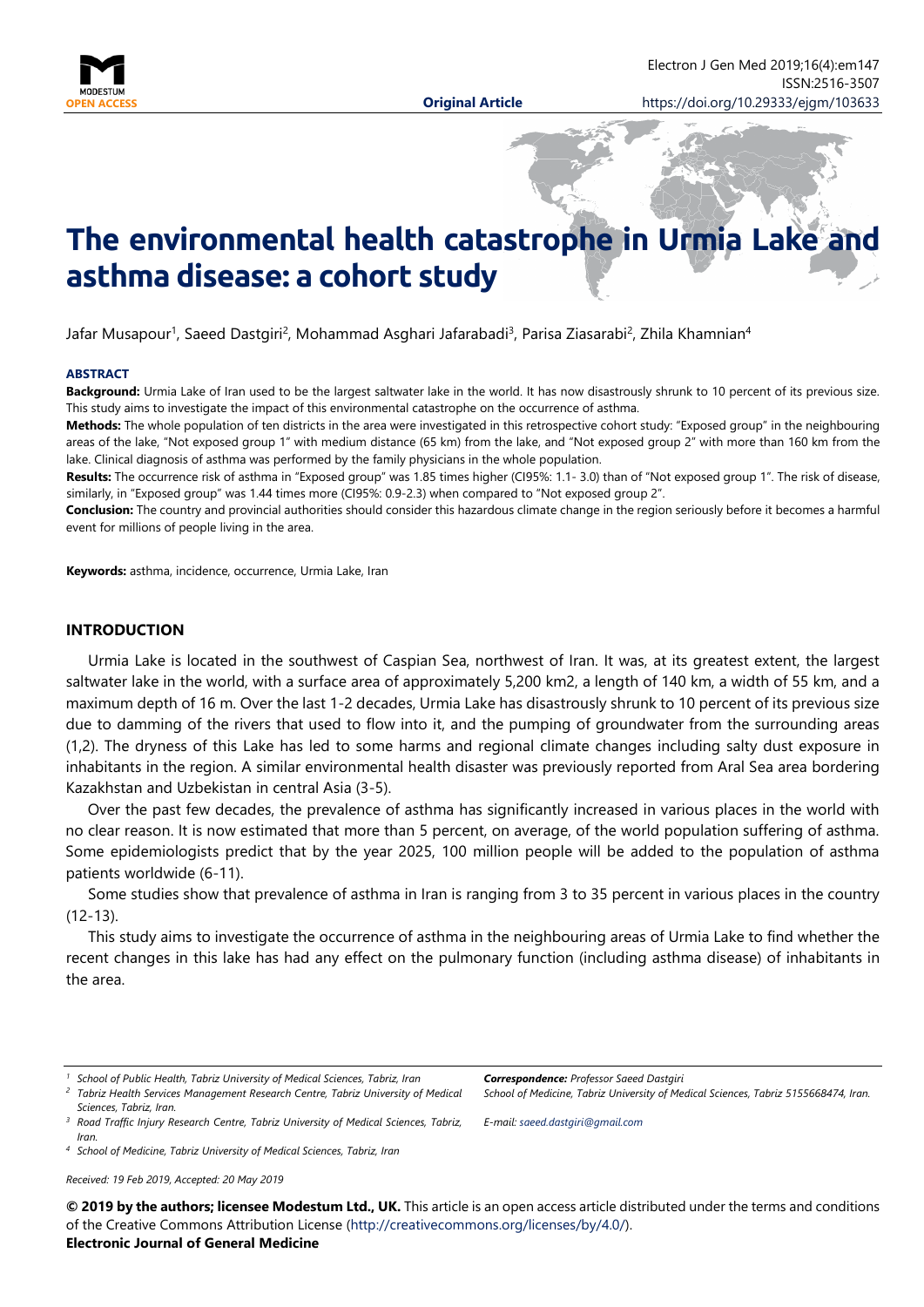

**Google Maps** 

a: Urmia Lake b: Exposed group c: Not exposed group 1 d: Not exposed group 2 **Figure 1:** *Urmia Lake and the Study Areas in the Northwest of Iran*

#### **METHODS**

In this retrospective cohort study, the whole population of ten districts in three areas in the northwest of Iran were investigated: five districts in the neighbouring areas of Urmia Lake (with less than 30 km distance from the lake) were selected as "Exposed group" (Sarai, Ghezel Dizaj, Kojabad, Mayan Olya and Mayan Sofla). The district of Dizaj Lilikhani that located in the southeast of the Tabriz city was selected as "Not exposed group 1" with medium distance (65 km) from the lake. Four other areas that were far from the Lake (more than 160 km) were selected as "Not exposed group 2" including Reyhan, Kaqalaq, Kordlar and Naqarakoob districts. The geographical details of the study area are shown in **Figure 1**. The predominant direction of winds in the study population blows broadly from east to west areas. As indicated above, the "Exposed group" is in a very close distant from the lake while both "Not exposed" groups are located far away from the wind direction and the lake. It was then assumed that population in the "Exposed group" has the heaviest/strongest exposure to the salty dust induced by the changes in the lake over the past years compared to "Not exposed group 1,2".

We investigated a total population of 23787 individuals in three groups including: 17983 (male:9355, female:8628) in "Exposed group", 3107 (male:1600, female:1507) in "Not exposed group 1" and 2697 (male:1379, female:1318) in "Not exposed group 2". Clinical diagnosis of asthma was performed by the family physicians based on the official guidelines provided by the Ministry of Health and Medical Education. Information on the age, sex, occupation, smoking, family history of asthma, education, blood pressure, diabetes and duration of the disease were also collected. Those data were used (as confounding factors) in the analysis of data.

Incidence rate of asthma for a period of 10 years (2006 to 2016) was calculated in three levels of exposure in the study groups. We calculated the Relative Risk (RR) as the ratio of the probability of the occurrence of asthma in "Exposed group" to the probability of disease in "Not exposed" groups. Attributable Risk (AR) (similarly called Excess Risk and Risk Difference), was also calculated to show the attributable fraction of environmental pollution on the occurrence of asthma among "Exposed group". Confidence Intervals (CI95%) were calculated to estimate the statistical compatibility range of those epidemiological measures in the study population.

We obtained the ethics approval from the Ethics Committee of the Tabriz University of Medical Sciences for this study. Information was anonymised at source of data collection to keep personal information private.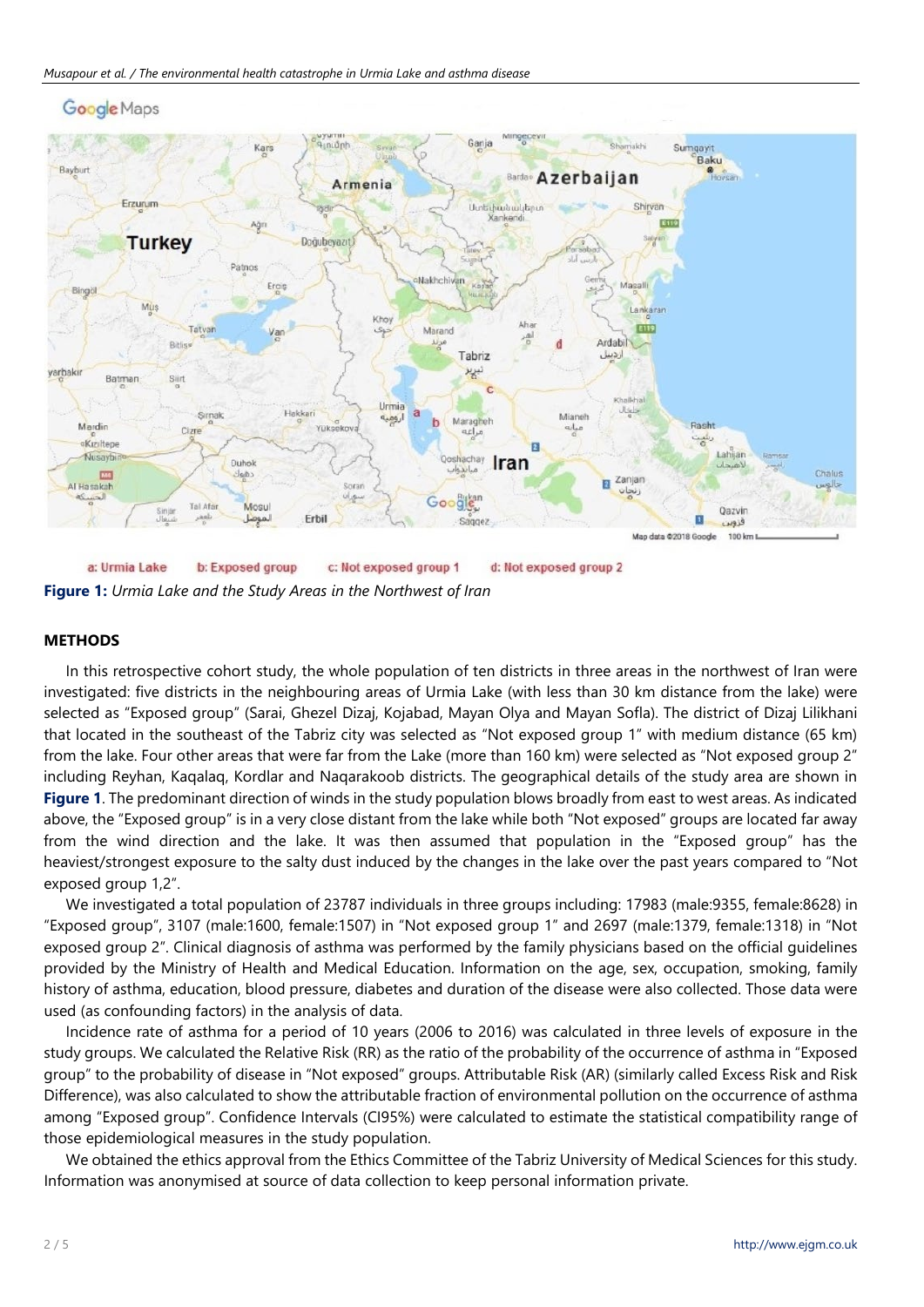Table 1: The Incidence Rates (per 1000), Relative Risk and Attributable Risk (%) of Asthma Disease (Urmia Lake Area, Iran, *2006-2016)*

|                 | Incidence           | <b>Relative Risk</b> | <b>Attributable Risk%</b> | <b>Relative Risk</b> | <b>Attributable Risk%</b> |                | <b>Relative Risk Attributable Risk%</b> |
|-----------------|---------------------|----------------------|---------------------------|----------------------|---------------------------|----------------|-----------------------------------------|
| exposed         | $10.12(8.6 - 11.5)$ | 1.85 (1.1- 3.0)      | 45.94 (9.6-82.3)          | $1.44(0.9-2.3)$      | 30.39 (-8.8-69.6)         | 1.63 (1.1-2.3) | 38.71 (10.9-66.6)                       |
| not exposed 2   | $5.47(2.9-8.1)$     | reference            | reference                 |                      |                           |                |                                         |
| not exposed 3   | 7.04 (3.9-10.2)     |                      |                           | reference            | reference                 |                |                                         |
| not exposed 2+3 | $6.20(4.2-8.2)$     |                      |                           |                      |                           | reference      | reference                               |
|                 |                     |                      |                           |                      |                           |                |                                         |

Notes: numbers in Parentheses indicate 95 percent confidence intervals

Table 2: The Incidence Rates (per 1000), Relative Risk and Attributable Risk (%) of Asthma Disease by Gender (Urmia Lake *Area, Iran, 2006-2016)*

|                   | Incidence         | <b>Relative Risk</b> | <b>Attributable Risk%</b> | <b>Relative Risk</b> | <b>Attributable Risk%</b> |                | <b>Relative Risk Attributable Risk%</b> |
|-------------------|-------------------|----------------------|---------------------------|----------------------|---------------------------|----------------|-----------------------------------------|
| exposed           |                   |                      |                           |                      |                           |                |                                         |
| male              | $8.01(6.2-9.8)$   | $1.83(0.9-3.9)$      | 45.43 (-11.6-102.4)       | $1.84(0.8-4.2)$      | 45.73 (-15.3-106.8)       | 1.84 (1.0-3.3) | 45.56 (2.3-88.9)                        |
| female            | 12.40 (10.1-14.7) | $1.86(0.9-3.6)$      | 46.49 (-0.6-93.6)         | $1.25(0.7-2.2)$      | 20.47 (-30.6-71.5)        | 1.52 (0.9-2.4) | 34.35 (-1.9-70.6)                       |
| not exposed 2     |                   |                      |                           |                      |                           |                |                                         |
| male              | $4.37(1.1 - 7.6)$ | reference            | reference                 |                      |                           |                |                                         |
| female            | $6.63(2.5-10.7)$  | reference            | reference                 |                      |                           |                |                                         |
| not exposed 3     |                   |                      |                           |                      |                           |                |                                         |
| male              | $4.35(0.9-7.8)$   |                      |                           | reference            | reference                 |                |                                         |
| female            | $9.86(4.5-15.2)$  |                      |                           | reference            | reference                 |                |                                         |
| not exposed $2+3$ |                   |                      |                           |                      |                           |                |                                         |
| male              | $4.36(1.9-6.7)$   |                      |                           |                      |                           | reference      | reference                               |
| female            | $8.14(4.8-11.6)$  |                      |                           |                      |                           | reference      | reference                               |
|                   |                   |                      |                           |                      |                           |                |                                         |

Notes: numbers in Parentheses indicate 95 percent confidence intervals

#### **FINDINGS**

A total of 218 cases of asthma patients were diagnosed by family doctors in the study population: 182 cases (male:75, female:107) in "Exposed group", 17 (male:7, female:10) in "Not exposed group 1", and 19 cases (male:6, female:13) in "Not exposed group 2" were identified/recruited for this study. The mean age of the patients was 53 years, and the average duration of illness was 5.7 years in asthmatic patients. The majority of the study subjects (53 percent) were housewives, and a very small proportion of them (0.5 percent) were employees of petrochemical and leather companies. Except age and sex, no confounder was found when compared three groups.

The annual incidence of disease was 10.12 (per 1000, CI95%: 8.6-11.5), 5.47 (per 1000, CI95%: 2.9-8.1) and 7.04 (per 1000, CI95%: 3.9-10.2) in "Exposed group", "Not exposed group 1" and "Not exposed group 2", respectively. The occurrence risk of asthma in "Exposed group" was 1.85 times higher (CI95%: 1.1- 3.0) than of "Not exposed group 1" (as reference group). The risk of disease, similarly, in "Exposed group" was 1.44 times more (CI95%: 0.9-2.3) when compared to "Not exposed group 2" (as reference group). It was found that the risk of asthma disease is 63 percent (CI95%: 1.1- 2.3) higher than both control groups (group1+group2). In the neighbouring population of the lake, the risk solely attributed to the exposure to this pollution for asthma disease was 38.7 percent (CI95%: 10.9-66.6) (**Table 1**).

Incidence rates, relative risk and attributable risk of the occurrence of asthma in three study cohorts (stratified by age and sex) are presented in **Tables 2**,**3**. Except for annual incidence of asthma, no major significant difference was found between males and females in the study population. The incidence rate of disease was always higher in females compared to males in all three exposure groups (**Table 2**).

As presented in **Table 3**, two age groups (<40 vs. >=40 years) showed statistically significant difference in all three exposure levels in terms of annual incidence of asthma. However, the relative risk and attributable risk of the incidence of asthma were not significantly different when compared two age groups.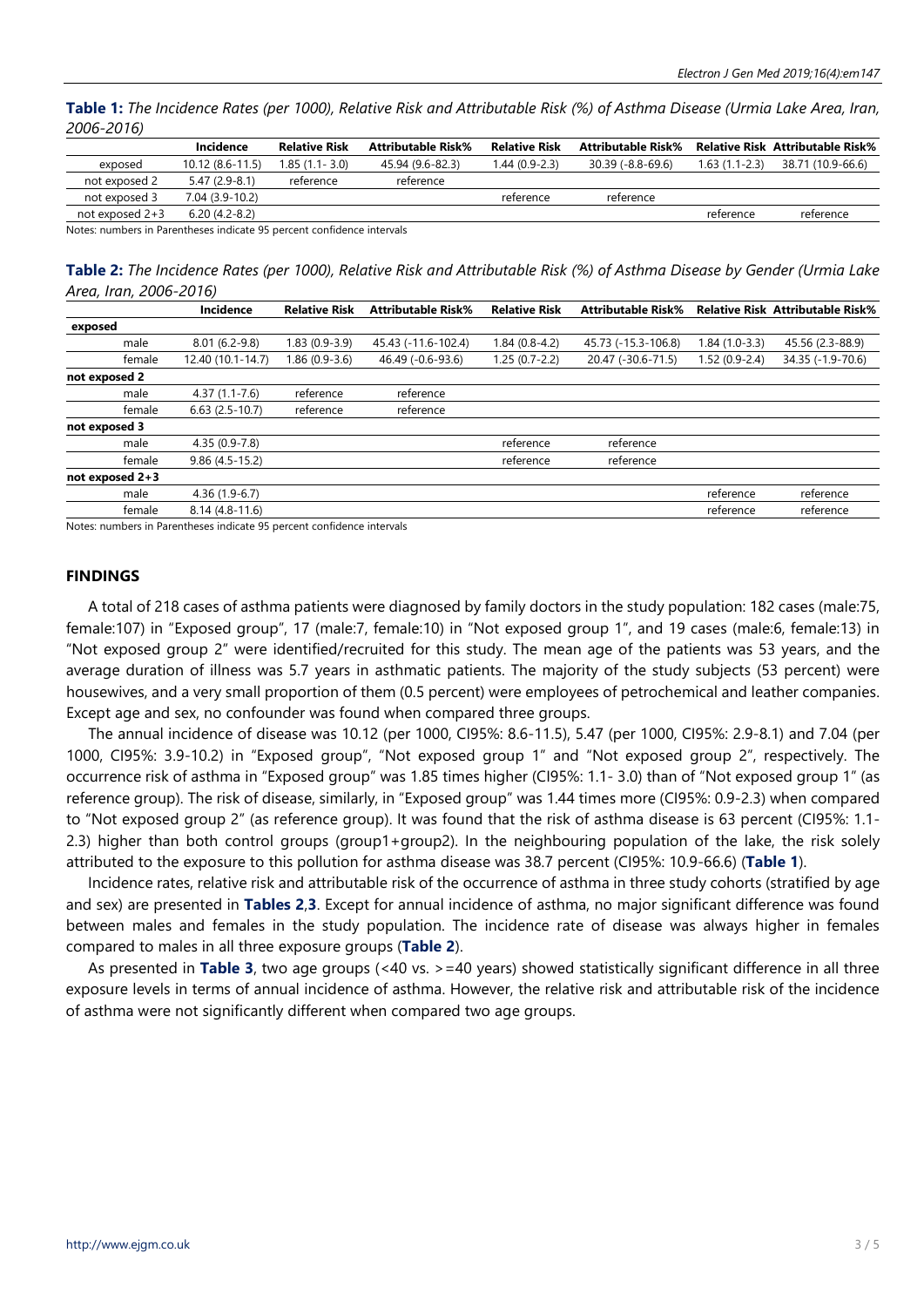|                             | Table 3: The Incidence Rates (per 1000), Relative Risk and Attributable Risk (%) of Asthma Disease by Age Groups (Urmia |
|-----------------------------|-------------------------------------------------------------------------------------------------------------------------|
| Lake Area, Iran, 2006-2016) |                                                                                                                         |

|                   | Incidence         | <b>Relative Risk</b> | <b>Attributable Risk%</b> | <b>Relative Risk</b> | <b>Attributable Risk%</b> |                   | <b>Relative Risk Attributable Risk%</b> |
|-------------------|-------------------|----------------------|---------------------------|----------------------|---------------------------|-------------------|-----------------------------------------|
| exposed           |                   |                      |                           |                      |                           |                   |                                         |
| $~<$ 40           | $3.60(2.6-4.6)$   | $1.57(0.6-3.9)$      | 36.32 (-36.9-109.6)       |                      |                           | $2.82(1.1 - 7.1)$ | 64.55 (9.9-119.2)                       |
| $>= 40$           | 33.47 (27.8-39.1) | $2.54(1.4-4.6)$      | 60.56 (23.9-97.1)         | $1.49(0.9-2.4)$      | 33.18 (-3.9-70.2)         | 1.87 (1.3-2.7)    | 46.65 (19.2-74.1)                       |
| not exposed 2     |                   |                      |                           |                      |                           |                   |                                         |
| <40               | $2.29(0.3-4.3)$   | reference            | reference                 |                      |                           |                   |                                         |
| $>= 40$           | 13.20 (5.8-20.1)  | reference            | reference                 |                      |                           |                   |                                         |
| not exposed 3     |                   |                      |                           |                      |                           |                   |                                         |
| <40               |                   |                      |                           | reference            | reference                 |                   |                                         |
| $>= 40$           | 22.36 (13.9-31.8) |                      |                           | reference            | reference                 |                   |                                         |
| not exposed $2+3$ |                   |                      |                           |                      |                           |                   |                                         |
| $~<$ 40           | $1.28(0.1-2.4)$   |                      |                           |                      |                           | reference         | reference                               |
| $>= 40$           | 17.86 (11.2-23.9) |                      |                           |                      |                           | reference         | reference                               |

Notes: numbers in Parentheses indicate 95 percent confidence intervals

### **DISCUSSION**

In this study, the occurrence risk of asthma in the neighbouring areas of the Urmia salty lake was investigated. We found that the risk of disease is significantly higher in the population in the districts around the lake compared to the population in control areas. We studied the association between the harms of salty dust pollution (induced by dryness of Urmia Lake in the region) and asthma disease in the inhabitants of regional population. This is the first study, in its kind, in this area of the northwest of Iran. As in any epidemiological investigation, there might happen an ecological fallacy in the interpretation of association found in this study. However, some supporting data has similarly been reported from Aral Sea region in central Asia (3-5). Additionally, the time course and pathophysiological pattern of relation between asthma and environmental pollution (including salt pollution etc) is based on a similar physiological response of the body immune response to a particular foreign substance. This response would normally result in the proliferation of the body immunological productions (i.e., immunoglobulins or antibodies etc) to the identified foreign substance. Genetic predisposition of individuals determines the severity of response to those substances. As a result, some individuals may show asthmatic reaction to salt substances exist in the area. Therefore, the dryness of this salty lake over the last two decades might seemingly have played a role in the increasing risk of asthma in the region.

As indicated, similar health and social problems have been investigated in the population in the Aral Sea area, central Asia (4). Bennion and colleagues investigated the respiratory symptoms and lung function in children aged 7–10 years living in 18 communities in the Aral Sea region. They found no relation between the prevalence of asthma and dust exposure in this population in the area (3).

A systematic review of the literature by Crighton and colleagues studied the impacts of the Aral Sea disaster on children health. They found that anemia, diarrheal diseases, and high body burdens of toxic contaminants were the most important health problems for children in the area. They did not find, however, clear association between dust exposure and respiratory function (5).

We conclude that the disastrous situation of Urmia Lake might have an impact on the risk of asthma in the regional population. However, as the limitation of this study, the role of other factors and the possibility of some types of bias (i.e., ecological fallacy in the interpretation of data, underlying diseases in the study subjects, the role of other pollutions in the regional environment etc) on the onset and recurrence of asthma symptoms cannot be ruled out. There is, therefore, need for further studies in order to investigate all aspects comprehensively in large scale groups in the area, and to identify the effect of the salty dusts induces by Urmia Lake more specifically. For the time being, however, the country and provincial authorities should consider this hazardous climate change in the region seriously before it becomes a harmful event for millions of people living in the area.

## **ACKNOWLEDGEMENTS**

Setting up this study would not have been possible without the support of Tabriz University of Medical Sciences. We extend our gratitude to the people and family doctors in the region those who contributed and participated in this research.